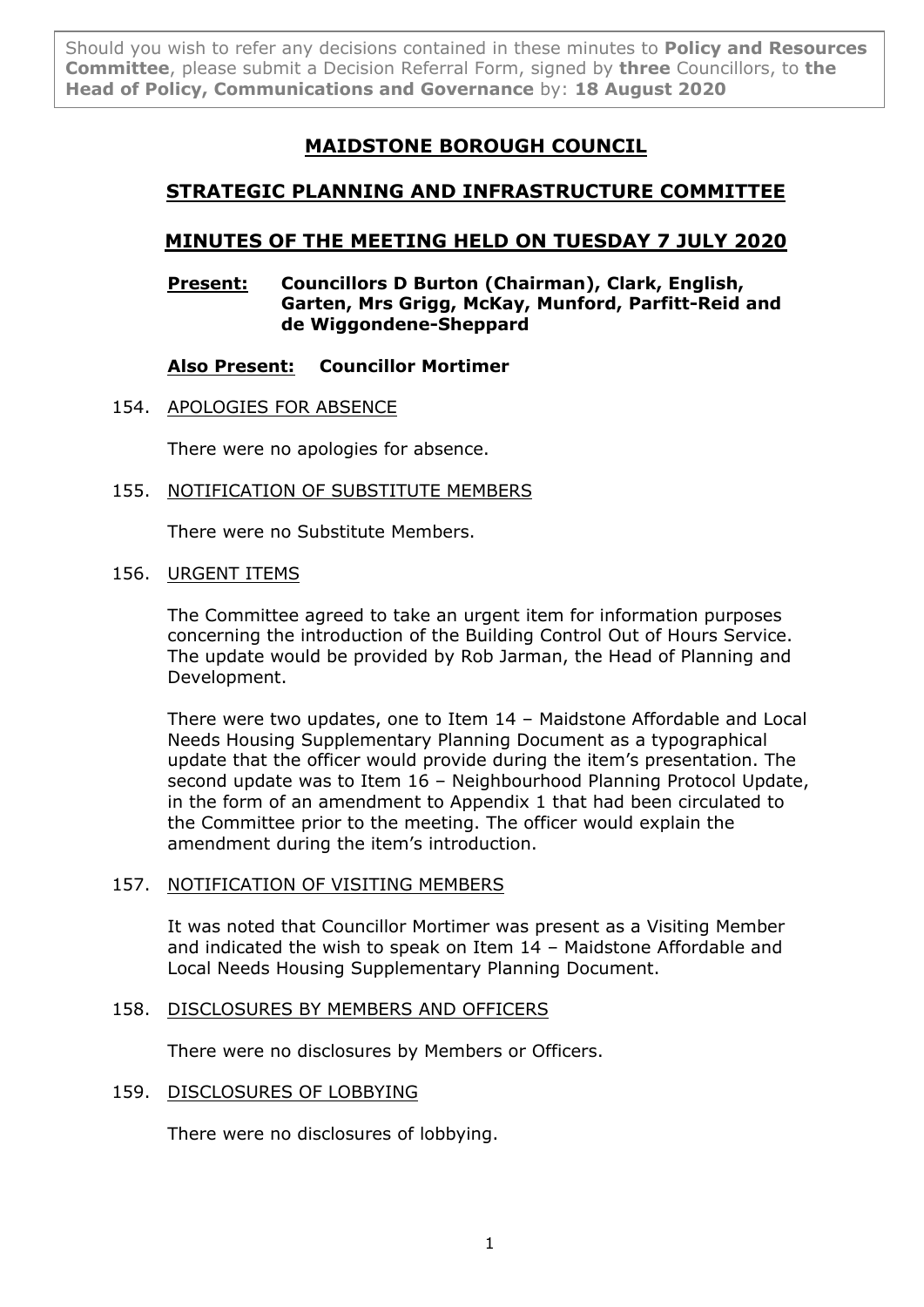#### 160. EXEMPT ITEMS

**RESOLVED:** That all items be taken in public as proposed.

#### 161. MINUTES OF THE MEETING HELD ON 9 JUNE 2020

**RESOLVED:** That the Minutes of the meeting held on 9 June 2020 be approved as a correct record and signed at a later date, subject to the following amendments:

To include the original request for an amendment to Item 12 – Committee Work Programme. The request was for the addition of a note that a member item request was made regarding a 20mph speed limit on Hayle Road. The amendment was not made as it was noted that this request was already included in the Minutes of the meeting held 10 March 2020. In addition, the Minute that contained that there were no reports of outside bodies be removed as a verbal update was provided by a Member of the Committee.

#### 162. PRESENTATION OF PETITIONS

There were no petitions.

#### 163. QUESTION AND ANSWER SESSION FOR MEMBERS OF THE PUBLIC

There were no questions from members of the public.

#### 164. QUESTIONS FROM MEMBERS TO THE CHAIRMAN

There were no questions from Members to the Chairman.

#### 165. COMMITTEE WORK PROGRAMME

Specific reference was made to the Committee's request for a report which examined the impact of the Covid-19 pandemic on the financial implications of parking and the suspension of regulations, as under the remit of the Committee, made on 9 June 2020. It was requested that the previous instruction of the Committee to alter parking charges be taken into consideration within the report.

The Committee requested that the report be provided in addition to the first quarter budget and performance monitoring report for the 8 September 2020 meeting of the Committee.

**RESOLVED:** That the Committee Work Programme be noted.

## 166. REPORTS OF OUTSIDE BODIES

Councillor English provided a verbal update to inform the Committee that a successful bid had been made by the community rail partnership that runs the Medway Valley and Swale line partnerships to secure £150,000 for a new partnership between Kemsing and Charing. The partnership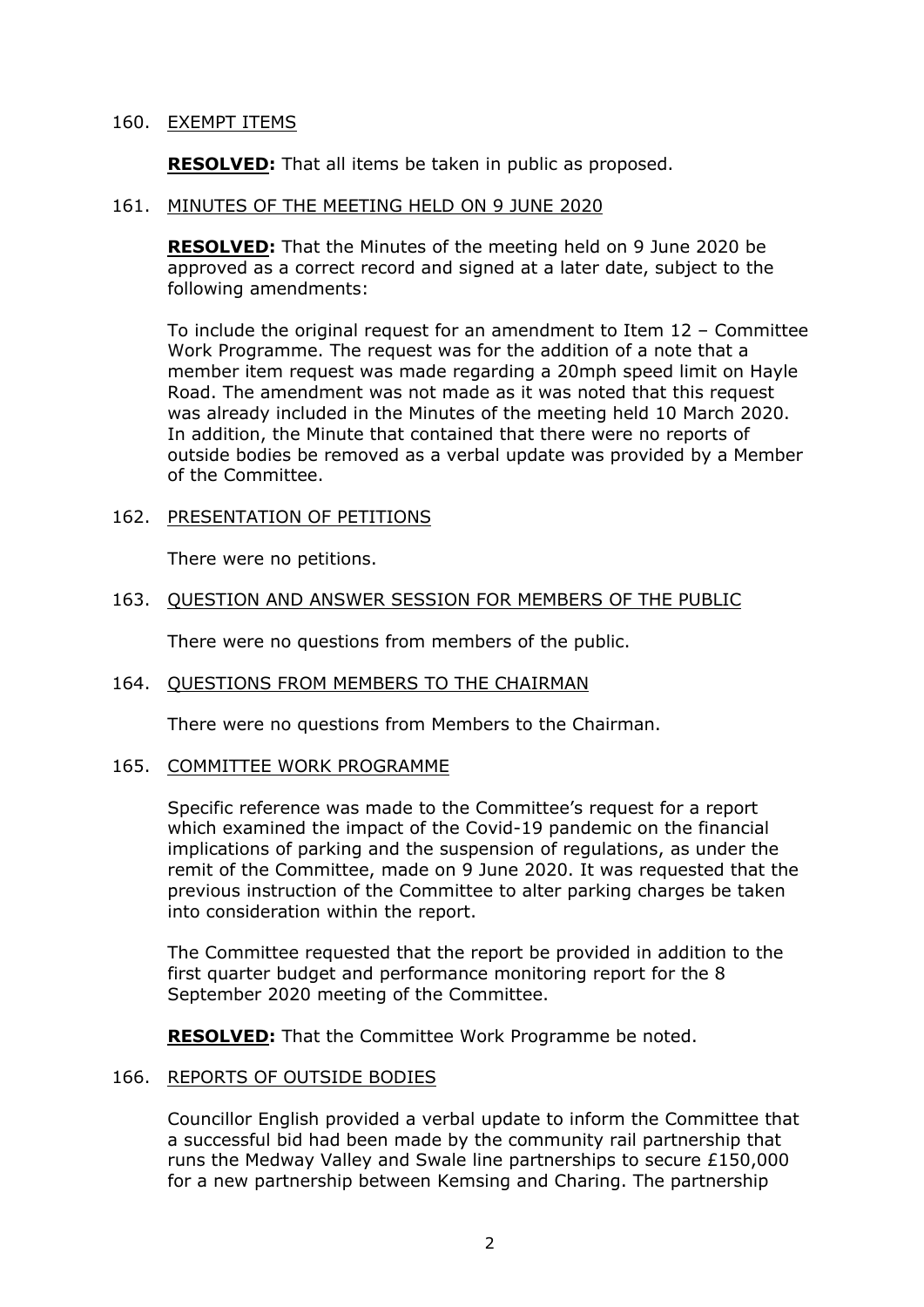would operate through Maidstone and stop at all stations within the borough on the Maidstone East Line.

A written statement from South Eastern Railways and the Community Rail Partnership would likely be provided for the next meeting of the Committee.

It was requested that as the Council's representative to South Eastern Railways, Councillor English request that the merits of the aforementioned funding be made available to the Committee.

**RESOLVED:** That the verbal update provided be noted.

#### 167. MAIDSTONE AFFORDABLE AND LOCAL NEEDS HOUSING SUPPLEMENTARY PLANNING DOCUMENT

The Strategic Planning Manager introduced the report and stated that government guidance allows for the production of a Supplementary Planning Document (SPD) to build upon and provide further detailed advice and/or guidance on policies within an adopted local plan. Policies 19 and 20 of the Council's adopted local plan refer to the production of an SPD. The SPD would not introduce new policies into the local plan. The Council would need to comply with the adopted Statement of Community Involvement.

The Strategic Planning Manager highlighted that Adams Integra had been commissions to take forward the SPD, with pre-consultation engagement having taken place during the drafting of the document. This involved developers, registered providers and a working group of Members. A statutory six-week public consultation was undertaken, with changes made to the SPD in line with the pre-consultation engagement and the consultation itself. The SPD would have various purposes that included the facilitation of negotiations with, and to provide certainty to, landowners, lenders, housebuilders and registered providers, with regard to the Council's expectations for affordable and local needs housing within specific development schemes.

The report included a summary of the content of the SPD, with the SPD shown in Appendix 1. It was noted that there was a correction to be made to paragraph 2.9 of the report, whereby 2015 would be replaced with 2011.

Particular attention was drawn to the national and local context provided, with paragraph 1.11 of the report having made reference to the 67% of need across the borough is for social or affordable rent tenures, with 33% for intermediate housing. Individual site requirements were also included within the SPD that included the desire to keep affordable units when a resident leaves the property, specific requirements for housing for the elderly, to include extra care and specialist housing. The provision of affordable housing being delivered on site of specific developments was covered, with a high land price outlined as insufficient justification for the under provision of affordable housing.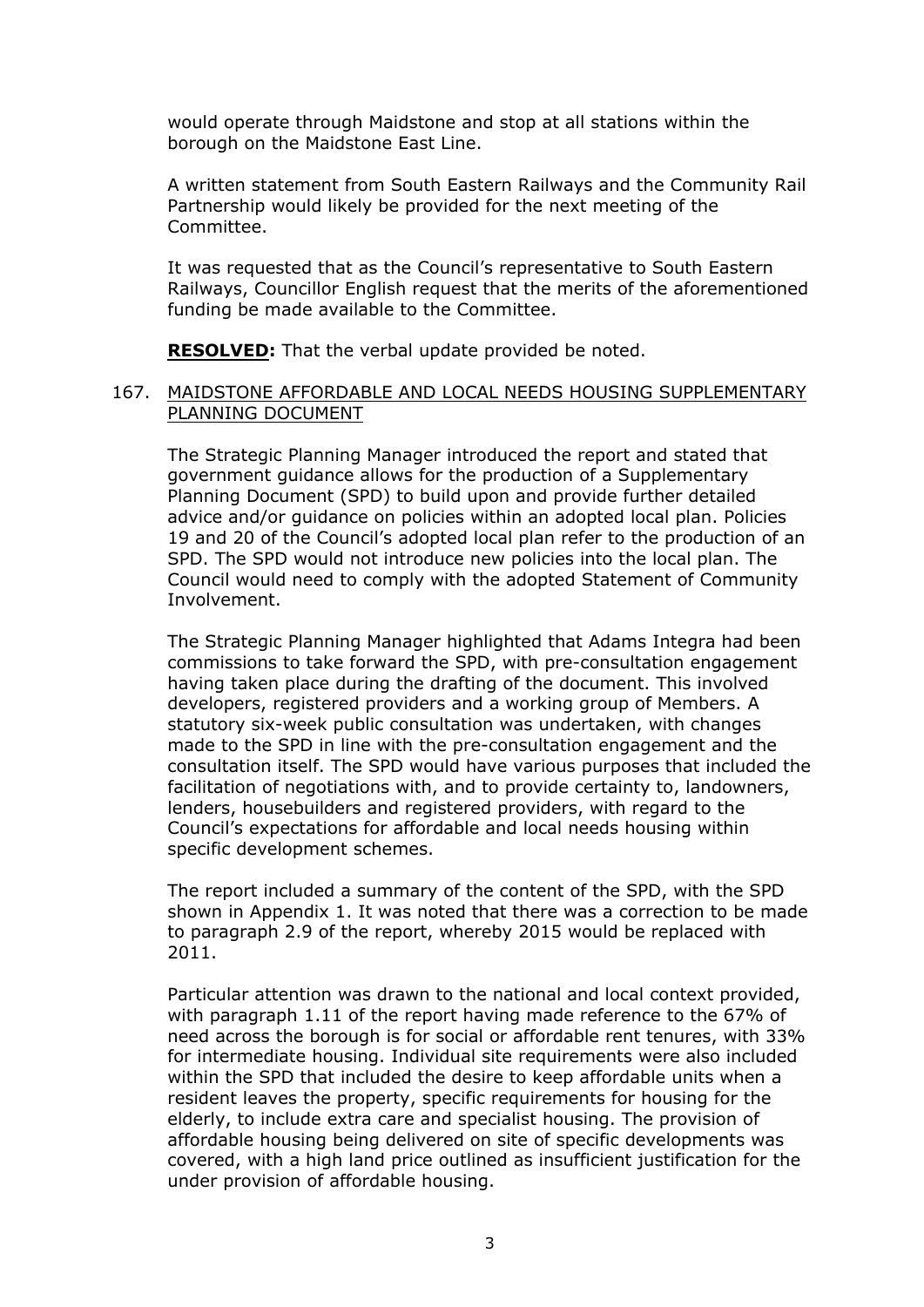Councillor Mortimer address the Committee as a visiting member, in his capacity as Chair of the Communities, Housing and Environment Committee. An expression of support for the SPD was given, with specific reference made to the importance of the provision of affordable housing.

In response to questions, the Strategic Planning Manager confirmed that the proportion of affordable homes needed would not be addressed through the SPD, but through the SP20 policy of the adopted local plan. To change the proportions required the adopted local plan would need to be reviewed. With regard to the effects of the Covid-19 pandemic, viability studies and a strategic market assessment would be conducted in order that the evidence produced be considered in the creation of future policy, as part of the non-spatial plan making that would commence in early 2021.

The Committee felt that further consideration regarding accessibility requirements was required. The Housing Delivery Manager confirmed that the demand for wheelchair accessible homes on the housing register was low and that pre-application discussions with developers encourage development to standard M42 – the adaptable accessible standard.

## **RESOLVED**: That

- 1. Subject to the amendment of paragraphs 2.9 and 11.4 within Appendix 1, the adoption of the Affordable and Local Needs Housing Supplementary Planning Document, for use in decision making be agreed;
- 2. The Consultation Statement shown at Appendix 2 be noted; and
- 3. As part of the Council's ongoing emergency housing strategy, work be undertaken to ensure that the issues of accessibility and appropriateness of a home for lifetime live-in be assessed within the general housing issue, be agreed.

## 168. LOCAL PLAN REVIEW UPDATE

The Strategic Planning Manager introduced the report and noted the Committee's previous resolution that a written update concerning any slippage and/or progress on the delivery of the Local Plan Review within the agreed timescale, be brought to each meeting of the Committee.

As the Local Planning Authority, the council remained on schedule to undertake a public consultation in October 2020 on its preferred approaches to addressing key areas of growth in the borough, that included housing, employment and retail growth amongst other factors.

The Strategic Planning Manager reminded the Committee that a further public consultation would occur in February 2021. Included within the report was a summary of the key specialist evidence studies that would inform the member engagement exercises and October 2020 public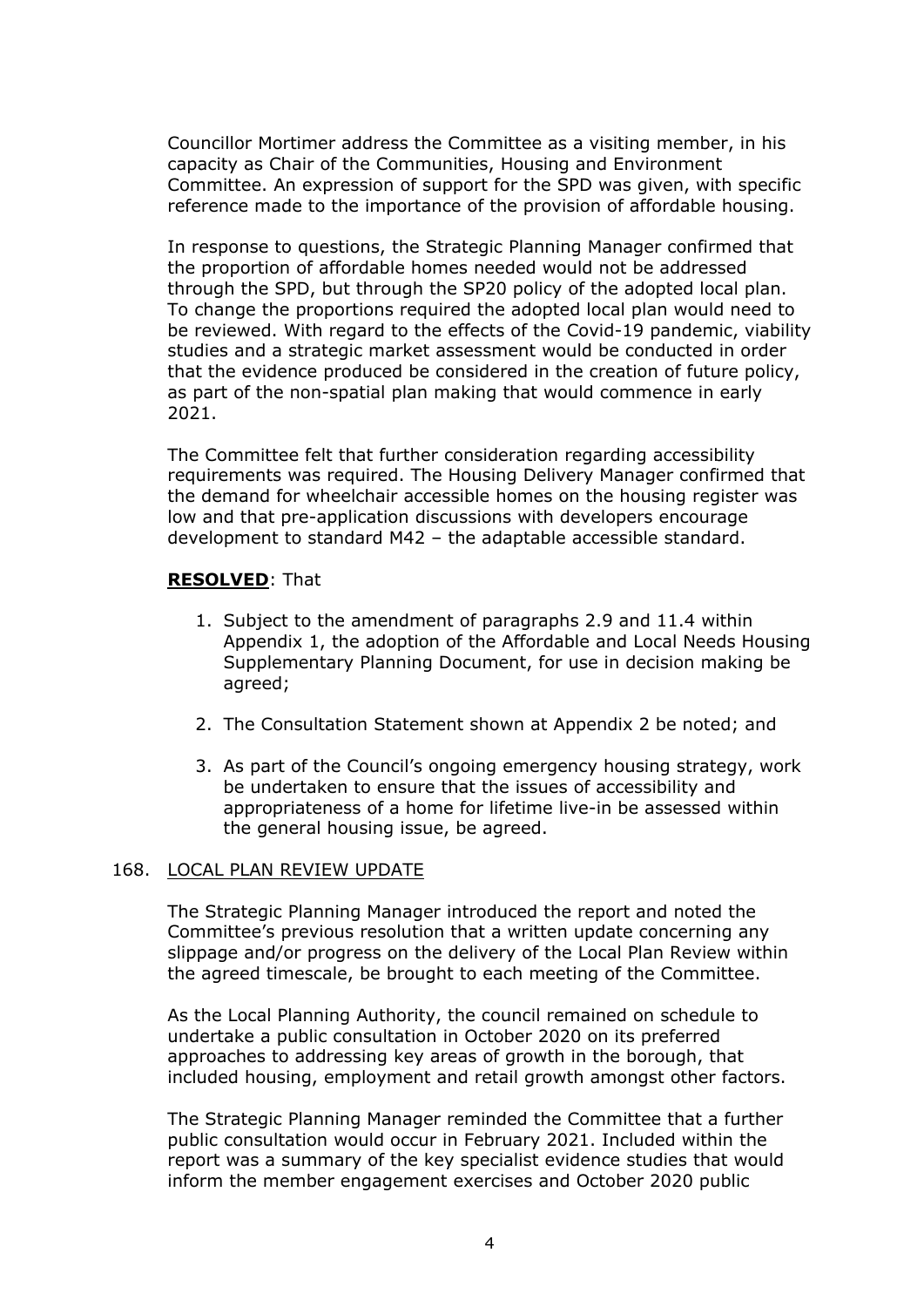consultation. These areas would include the Economic Development Needs Study, Strategic Flood Risk Assessment, Sustainability Appraisals and Strategic Environmental Assessment, Strategic Land Availability Assessment, Garden Communities Assessment, Maidstone Transport and Air Quality Modelling Project, Integrated Transport Strategy, Gypsy & Traveller and Travelling Showpeople Accommodation Assessment, Sports Facilities Strategy and Playing Pitch Strategy and Heritage Strategy.

In response to questions, the Strategic Planning Manager confirmed that the strategic flood risk assessment would likely be received this month. The Interim Local Plan Review Director confirmed that two workshops for the Committee, would be held across August and September with an all Member session planned to occur in August. During these activities, Members would be addressed with regard to the evidence base and how it would influence spatial strategy. A Local Plan Review Update report would then be brought to the Committee that summarised the evidence base.

The Committee expressed significant doubt that having the evidence base summarised within a report would allow for proper public scrutiny and transparency throughout the process. As the Committee had previously agreed to the Member Engagement sessions, it was desired that the examination of the evidence should occur in a public forum. It was suggested that a more suitable alternative would be to have a summary report presented to the Committee as planned, with the evidence based attached as appendices in order that the public would be able to view the evidence and the Committee's discussion on the item. It was suggested that adjourned meeting dates be made available if necessary.

It was agreed that the Chair and Vice-Chair would engage with the relevant officers to ensure that this be achieved for the September meeting of the Committee.

**RESOLVED**: That the content of the report be noted.

## 169. NEIGHBOURHOOD PLANNING PROTOCOL UPDATE

The Planning Policy Officer introduced the report and highlighted that the Neighbourhood Planning Protocol was last approved in July 2018 with the update now requested as a result of changes to the Council's practices in processing neighbourhood plans. It was noted that the protocol must comply with the Statement of Community Involvement (SCI) as approved by the Committee in June 2020. A reference to the SCI had been included made within the proposed updated protocol.

The Planning Policy Officer made specific reference to the urgent update that was circulated prior to the meeting, to note that the outcome of stage 17A would now read:

'post-examination draft neighbourhood plan (as modified by the Examiner) becomes a material consideration in decisions on planning applications'.